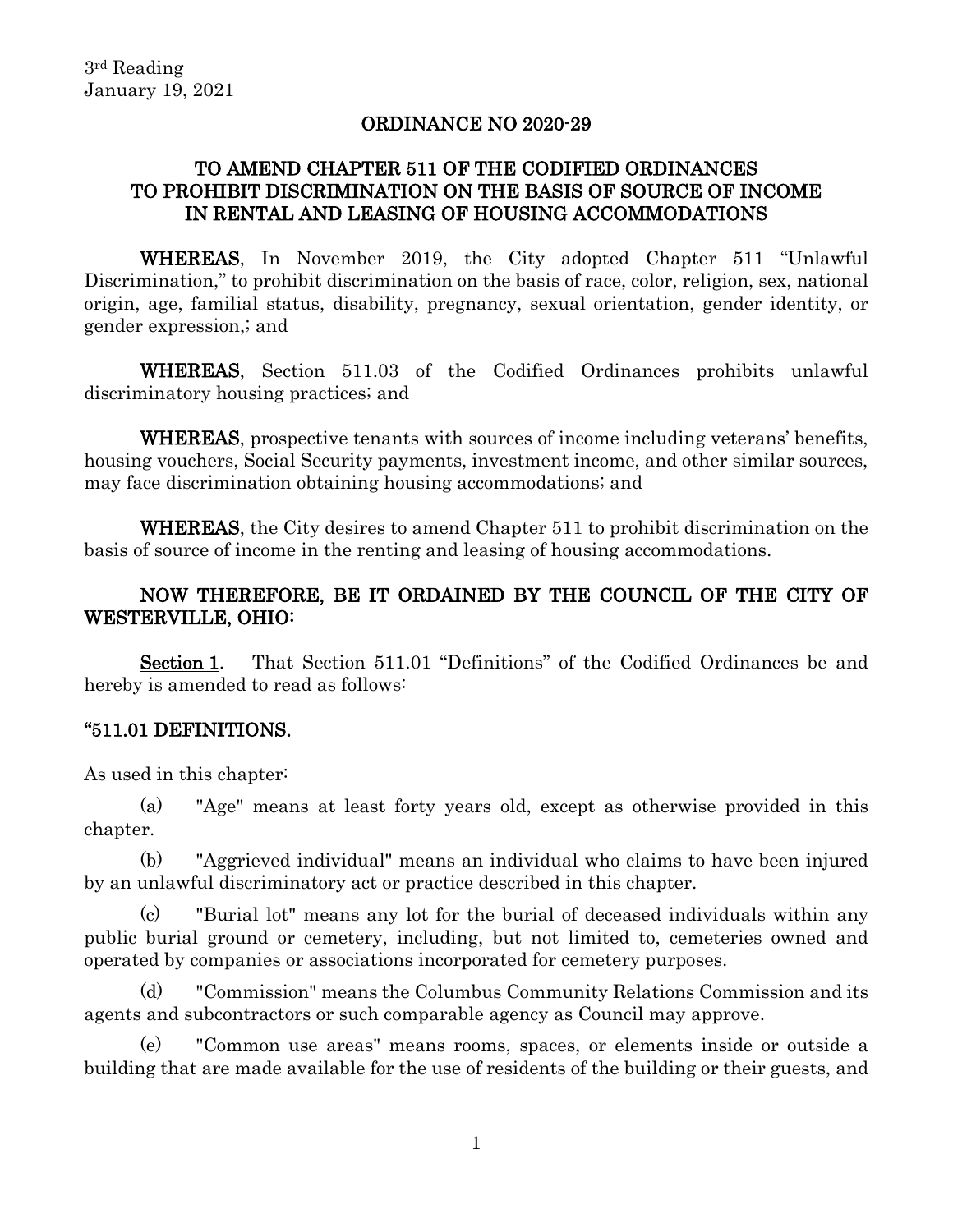includes, but is not limited to, hallways, lounges, lobbies, laundry rooms, refuse rooms, mail rooms, recreational areas, and passageways among and between buildings.

(f) "Complainant" means an aggrieved individual who, pursuant to the provisions of this chapter, files with the Clerk of Council a written complaint alleging an unlawful discriminatory act or practice.

(g) "Controlled substance" has the same meaning as in R.C.  $\S 3719.01$ .

(h) "Covered multifamily dwellings" means buildings consisting of four or more units if such buildings have one or more elevators and ground floor units in other buildings consisting of four or more units.

(i) "Disability" or "disabled" with respect to an individual means a physical or mental impairment that substantially limits one or more major life activities, including the functions of caring for one's self, performing manual tasks, walking, seeing, hearing, speaking, breathing, learning, and working; a record of a physical or mental impairment; or being regarded as having a physical or mental impairment. "Disability" does not include any physiological disorder or condition, mental or psychological disorder, or disease or condition caused by an illegal use of any controlled substance by an employee, applicant, or other individual, if an employer, employment agency, personnel placement service, labor organization, or joint labor-management committee acts on the basis of that illegal use.

(j) "Disabled tenant" means a tenant or prospective tenant who is an individual with a disability.

(k) "Discriminate" means to differentiate and treat differently, including to segregate or separate.

(l) "Discriminatory restrictive covenant" means any specification in a deed, land contract, or lease limiting the transfer, rental, lease, or other use of any housing accommodations because of race, color, religion, sex, national origin, age, familial status, disability, pregnancy, sexual orientation, gender identity, or gender expression, as a condition of affiliation or approval.

(m) "Dwelling unit" means a single unit of residence for a family of one or more individuals.

(n) "Employee" means an individual employed by any employer but does not include any individual employed in the domestic service of any person.

(o) "Employer" includes any person who regularly employs for compensation four or more individuals, excluding the employer's parents, spouse, and children, including any person acting directly or indirectly in the interest of an employer, provided "employer" does not include a public school system, or an agency of government other than the City.

(p) "Employment agency" includes any person regularly undertaking, with or without compensation, to procure opportunities for employment or to procure, recruit, refer, or place employees.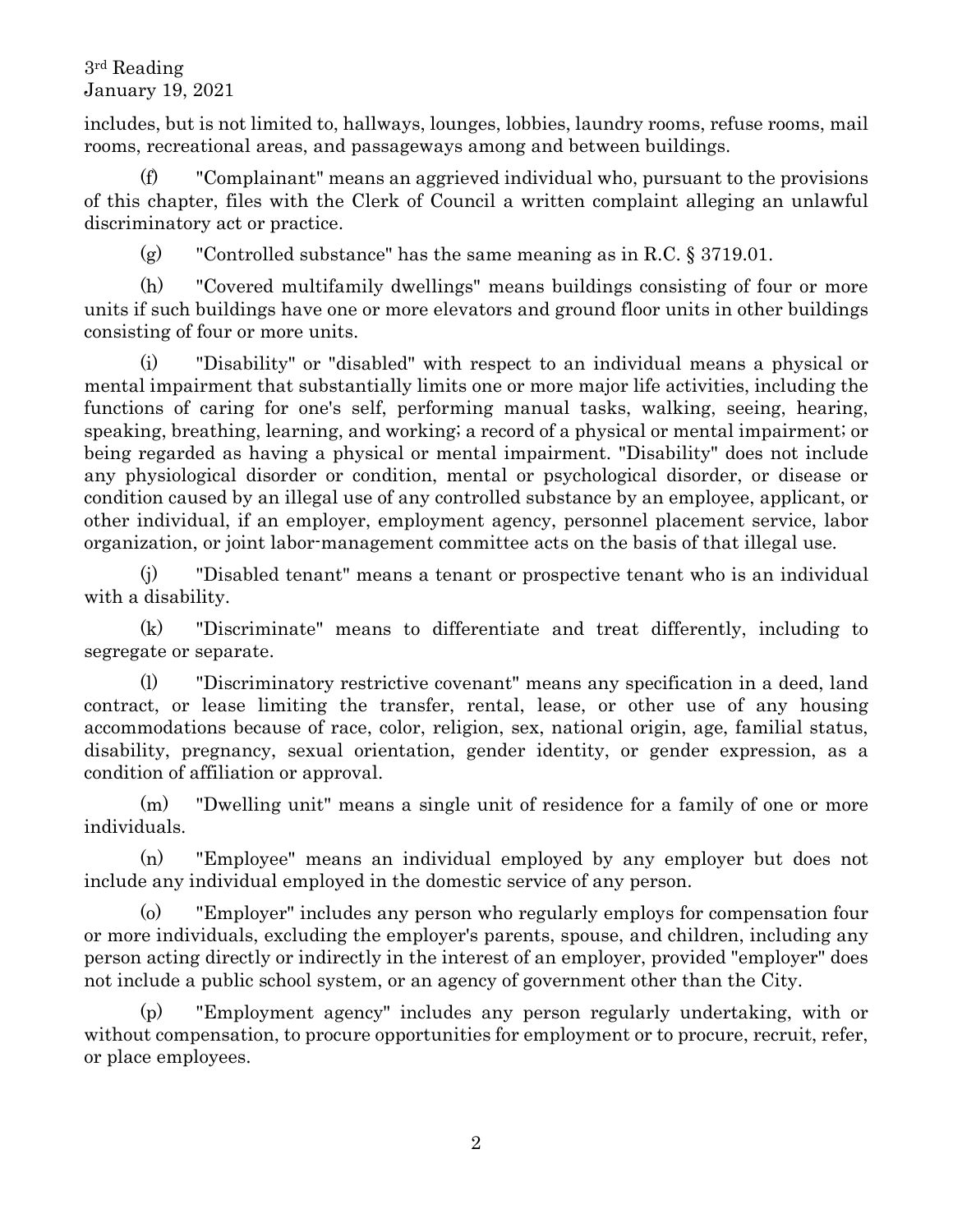(q) "Familial status" means having either of the following family characteristics, where "family" also includes an individual:

(1) One or more individuals who are under eighteen years of age and who are domiciled with a parent or guardian having legal custody of the individual or domiciled, with the written permission of the parent or guardian having legal custody, with a designee of the parent or guardian;

(2) Any individual who is pregnant or in the process of securing legal custody of any individual who is under eighteen years of age.

(r) "Gender expression" means external manifestations of gender, expressed through one's behavior or appearance, that may or may not be those traditionally associated with the individual's assigned sex at birth.

(s) "Gender identity" means an individual's sense of having, or being perceived as having, a gender that may or may not be traditionally associated with the individual's assigned sex at birth.

(t) "Hearing Officer" means a neutral independent contractor, hired by the City, who conducts an administrative hearing based on a complaint filed pursuant to the provisions of this chapter.

(u) "Housing accommodations" includes any building or structure, or portion of a building or structure, that is used or occupied or is intended, arranged, or designed to be used or occupied as the home residence, dwelling, dwelling unit, or sleeping place of one or more individuals, groups, or families whether or not living independently of each other; and any vacant land offered for sale or lease. "Housing accommodations" also includes any housing accommodations held or offered for sale or rent by a real estate broker, salesperson, or agent, by any other person pursuant to authorization of the owner, by the owner, or by the owner's legal representative. "Housing accommodations" does not include any housing accommodations owned or operated by a religious organization when they are owned or operated for other than a commercial purpose and offered to individuals of the same religion.

(v) "Labor organization" includes any organization that exists, in whole or in part, for the purpose of collective bargaining or of dealing with employers concerning grievances, terms or conditions of employment, or other mutual aid or protection in relation to employment.

(w) "Law Director" means the individual appointed by Council, pursuant to Article V Section 2 of the Westerville Charter, as "Director of Law" or the designee of such individual.

(x) "Person" includes one or more individuals, partnerships, associations, organizations, corporations, legal representatives, trustees, trustees in bankruptcy, receivers, and other organized groups of individuals. "Person" also includes, but is not limited to, any owner, lessor, assignor, builder, manager, broker, salesperson, appraiser, agent, employee, or lending institution.

(y) "Physical or mental impairment."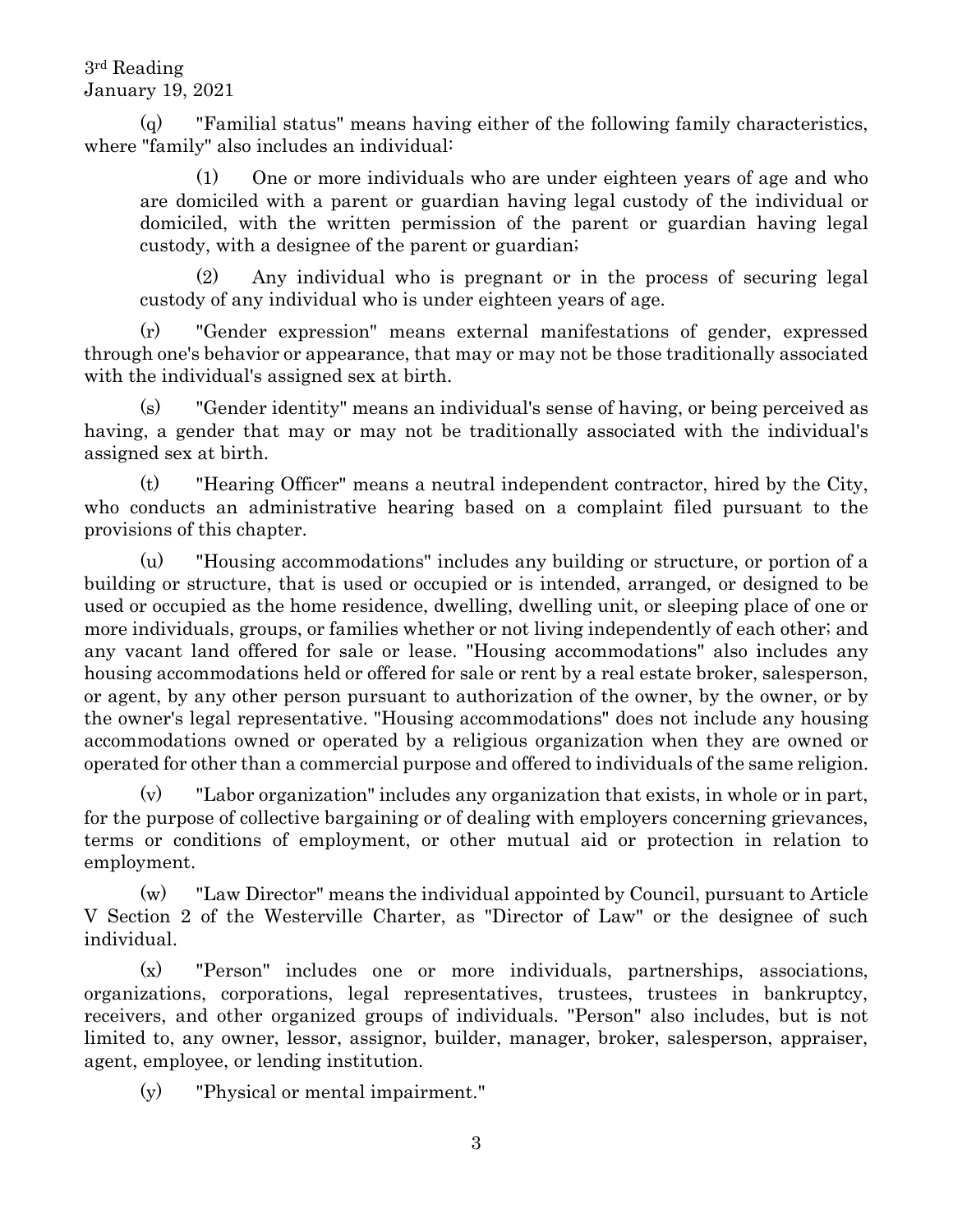> (1) "Physical or mental impairment" means any of the following except as provided in division  $(y)$  (2) of this section:

A. Any physiological disorder or condition, cosmetic disfigurement, or anatomical loss affecting one or more of the following body systems: neurological; musculoskeletal; special sense organs; respiratory, including speech organs; cardiovascular; reproductive; digestive; genito-urinary; hemic and lymphatic; skin; and endocrine;

B. Any mental or psychological disorder, including, but not limited to, intellectual disability, organic brain syndrome, emotional or mental illness, and specific learning disabilities;

C. Diseases, blood disorders and conditions, including, but not limited to, orthopedic, visual, speech, and hearing impairments, cerebral palsy, autism, epilepsy, muscular dystrophy, multiple sclerosis, cancer, heart disease, diabetes, human immunodeficiency virus infection, intellectual disability, emotional illness, drug addiction, and alcoholism.

(2) "Physical or mental impairment" does not mean any of the following:

A. Pedophilia, exhibitionism, voyeurism, or other sexual behavior disorders;

B. Compulsive gambling, kleptomania, or pyromania;

C. Psychoactive substance use disorders resulting from the current illegal use of a controlled substance.

(z) "Place of public accommodation" means any inn, restaurant, eating house, hotel, motel, bank or other financial services institution, barbershop, public conveyance by air, land, or water, theater, store, other place for the sale of merchandise, or any other place of public accommodation or amusement where the accommodations, advantages, facilities, or privileges are available to the public, provided it shall not apply to accommodations of a public education system, or an agency of government other than the City.

(aa) "Protected class" means a classification of individuals based on one or more of the following characteristics: race, color, religion, sex, national origin, age, familial status, disability, pregnancy, sexual orientation, gender identity, or gender expression.

(bb) "Public use areas" means interior or exterior rooms or spaces of a privately owned building that are made available to the general public.

(cc) "Religious organization" means a not for profit church or integrated auxiliary of a church, as those terms are used by the United States Internal Revenue Service and includes any school that incorporates substantial religious teachings or religious practices of that church in that school. Religious organization does not include any hospital or medical facility that offers medical services to the general public.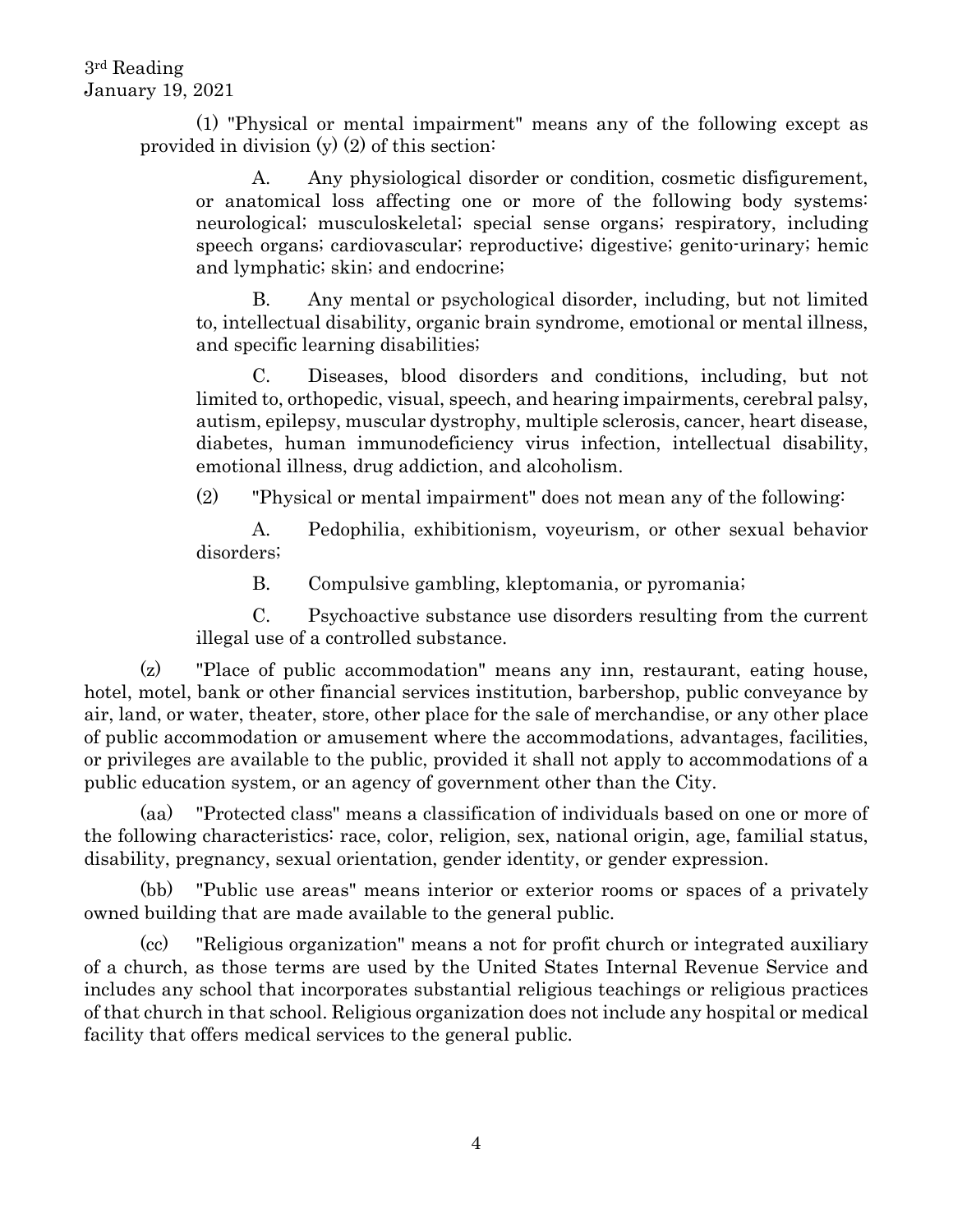(dd) "Respondent" means the person who is alleged to have committed or is alleged to be committing unlawful discriminatory act(s) or practices and who is identified in a written complaint filed by a complainant.

(ee) "Senior citizen" means an individual at least sixty years old.

(ff) "Service animal" means a dog individually trained to do work or perform tasks for the benefit of an individual with a disability and includes an "assistance dog" as provided in R.C. § 955.011. The crime deterrent effects of an animal's presence and the provision of emotional support, well-being, comfort, or companionship do not constitute work or tasks for the purposes of this definition.

(gg) "Sex" means the biological sex of either male or female assigned at the birth of each individual.

(hh) "Sexual orientation" means an individual's actual or perceived heterosexuality, homosexuality, or bisexuality.

(ii) "Source of Income" means a lawful financial resource or form of assistance which the recipient appropriately discloses, and which can be verified and substantiated as derived from wages, investments, trusts, child support, spousal support, grant or loan program, and all forms of federal, state, or local assistance payments, benefits, or subsidy programs including but not limited to vouchers for rent or housing, foster child assistance, public assistance, emergency rental assistance, veterans benefits, social security, supplemental security income or other retirement programs, or programs administered by any federal, state, or local government, or a nonprofit entity.

(jj) "Unlawful discriminatory practice" means any act or practice prohibited by this chapter.

Section 2. That Section 511.03 "Unlawful Discriminatory Housing Practices" of the Codified Ordinances be and hereby is amended to read as follows:

# "511.03 UNLAWFUL DISCRIMINATORY HOUSING PRACTICES.

(a) Subject to the limitations, exceptions, and qualifications provided in R.C. § 4112.024, it shall be an unlawful discriminatory housing practice for any person to do any of the following:

(1) Refuse to sell, transfer, assign, rent, lease, sublease, or finance housing accommodations, refuse to negotiate for the sale or rental of housing accommodations, or otherwise deny or make unavailable housing accommodations because of an individual being in a protected class;

(2) Represent to any individual that housing accommodations are not available for inspection, sale, or rental, when in fact they are available, and the representation of unavailability is based on the individual seeking such housing accommodations being in a protected class;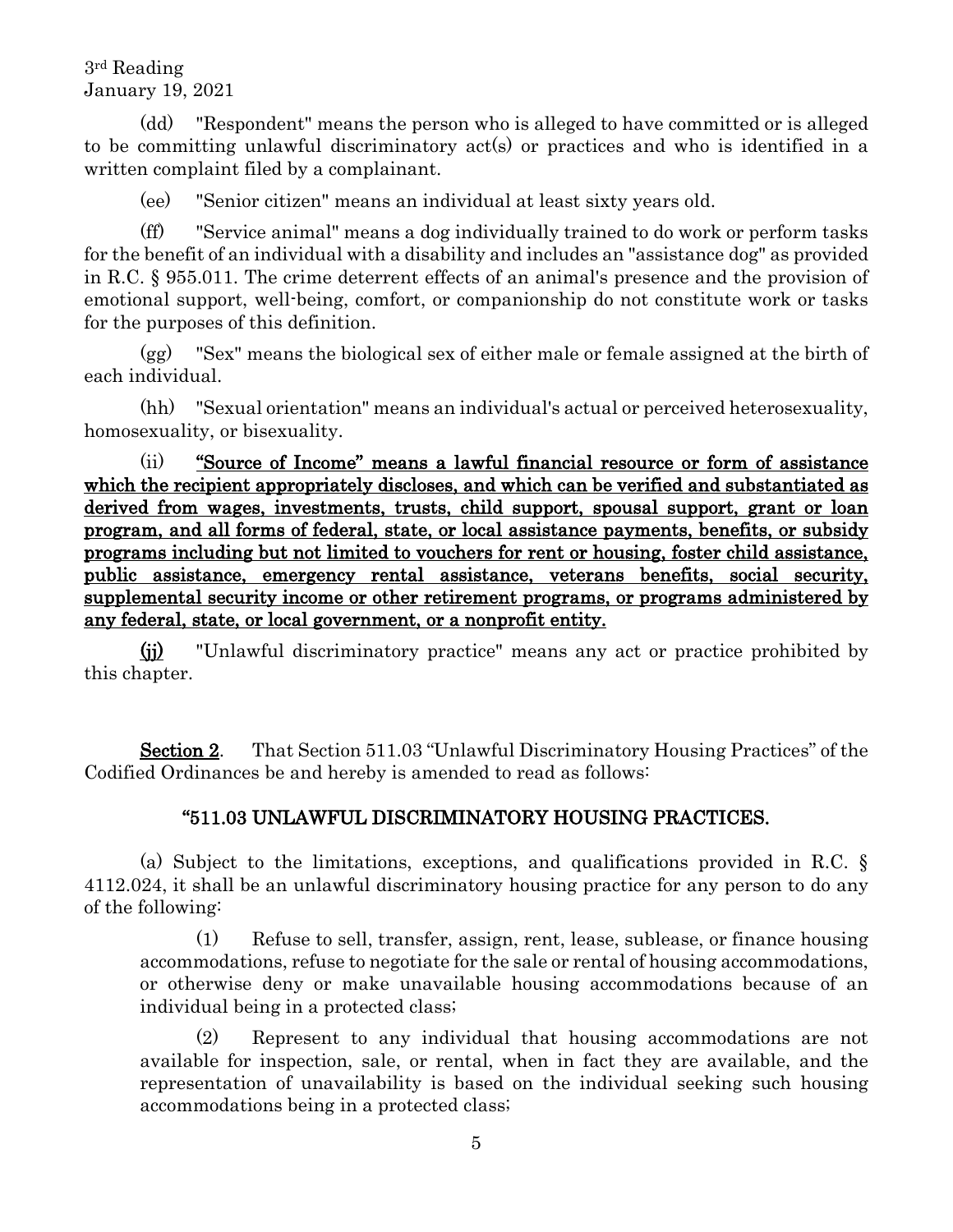(3) Discriminate against any individual in the making or purchasing of loans or the provision of other financial assistance for the acquisition, construction, rehabilitation, repair, or maintenance of housing accommodations, or any individual in the making or purchasing of loans or the provision of other financial assistance that is secured by residential real estate, because of that individual being in a protected class, or because the neighborhood in which the housing accommodations are located is composed of one or more protected classes, provided that the person, whether an individual, corporation, or association of any type, lends money as one of the principal aspects or incident to the person's principal business and not only as a part of the purchase price of an owner-occupied residence the person is selling nor merely casually or occasionally to a relative or friend;

(4) Discriminate against any individual in the terms or conditions of selling, transferring, assigning, renting, leasing, or subleasing any housing accommodations or in furnishing facilities, services, or privileges in connection with the ownership, occupancy, or use of any housing accommodations, including the sale of fire, extended coverage, or homeowners insurance, because the individual is in a protected class, or because of the composition, in terms of protected class, of the neighborhood in which the housing accommodations are located;

(5) Discriminate against any individual in the terms or conditions of any loan of money, whether or not secured by mortgage or otherwise, for the acquisition, construction, rehabilitation, repair, or maintenance of housing accommodations because of the individual being in a protected class, or because of the composition, in terms of protected class, of the neighborhood in which the housing accommodations are located;

(6) Refuse to consider without prejudice the combined income of both lawfully-married spouses for the purpose of extending mortgage credit to a married couple or either member of a married couple

(7) Except as otherwise provided in this section, make any inquiry, elicit any information, or use any form of application containing questions or entries concerning an individual's protected class status in connection with the sale or lease of any housing accommodations or the loan of any money, whether or not secured by mortgage or otherwise, for the acquisition, construction, rehabilitation, repair, or maintenance of housing accommodations. Any person may make inquiries, and make and keep records, concerning an individual's protected class status for the purpose of monitoring compliance with this chapter.

(8) Include in any deed, land contract, transfer, rental, or lease of housing accommodations any discriminatory restrictive covenant, or honor or exercise, or attempt to honor or exercise, any discriminatory restrictive covenant;

(9) Induce or solicit, or attempt to induce or solicit, a housing accommodations listing, sale, or transaction by representing that a change has occurred or may occur with respect to the protected class composition of the block, neighborhood, or other area in which the housing accommodations are located, or

6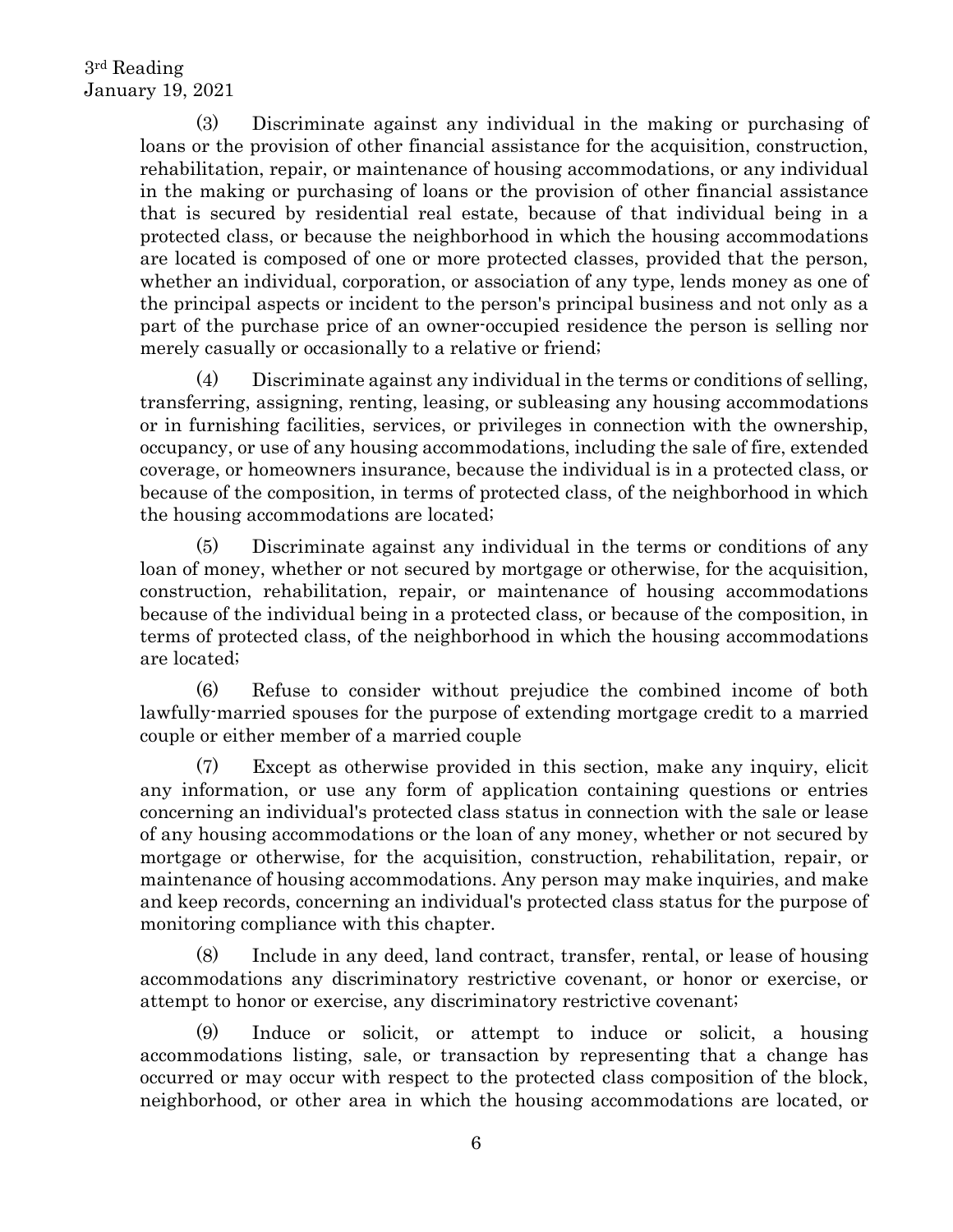induce or solicit, or attempt to induce or solicit, a housing accommodations listing, sale, or transaction by representing that the presence or anticipated presence of individuals of any protected class in the block, neighborhood, or other area will or may have results including, but not limited to, the following:

A. The lowering of property values;

B. A change in the composition, in terms of a protected class, of the block, neighborhood, or other area;

C. An increase in criminal or antisocial behavior in the block, neighborhood, or other area;

D. A decline in the quality of the schools serving the block, neighborhood, or other area.

(10) Discourage or attempt to discourage the purchase by a prospective purchaser of housing accommodations, by representing that any block, neighborhood, or other area has undergone or might undergo a change in composition with respect to a protected class;

(11) Deny any individual access to or membership or participation in any multiple-listing service, real estate brokers' organization, or other service, organization, or facility relating to the business of selling or renting housing accommodations, or discriminate against any individual in the terms or conditions of that access, membership, or participation, because of the individual being in a protected class;

(12) Discriminate in any manner against any individual because that individual has opposed any unlawful practice defined in this chapter, or because that individual has made a charge, testified, assisted, or participated in any manner, in any investigation, proceeding, or hearing under the provisions of this chapter;

(13) Refuse to sell, transfer, assign, rent, lease, sublease, or finance, or otherwise deny or withhold, a burial lot from any individual because of that individual being in a protected class, or because of any prospective owner or user of the lot being in a protected class;

(14) Discriminate in the sale or rental of, or otherwise make unavailable or deny, housing accommodations to any buyer or renter because of the protected class status of any of the following:

A. The buyer or renter;

B. An individual residing in or intending to reside in the housing accommodations after they are sold, rented, or made available;

C. Any individual associated with the individual described in this section.

(15) Discriminate in the terms, conditions, or privileges of the sale or rental of housing accommodations to any individual or in the provision of services or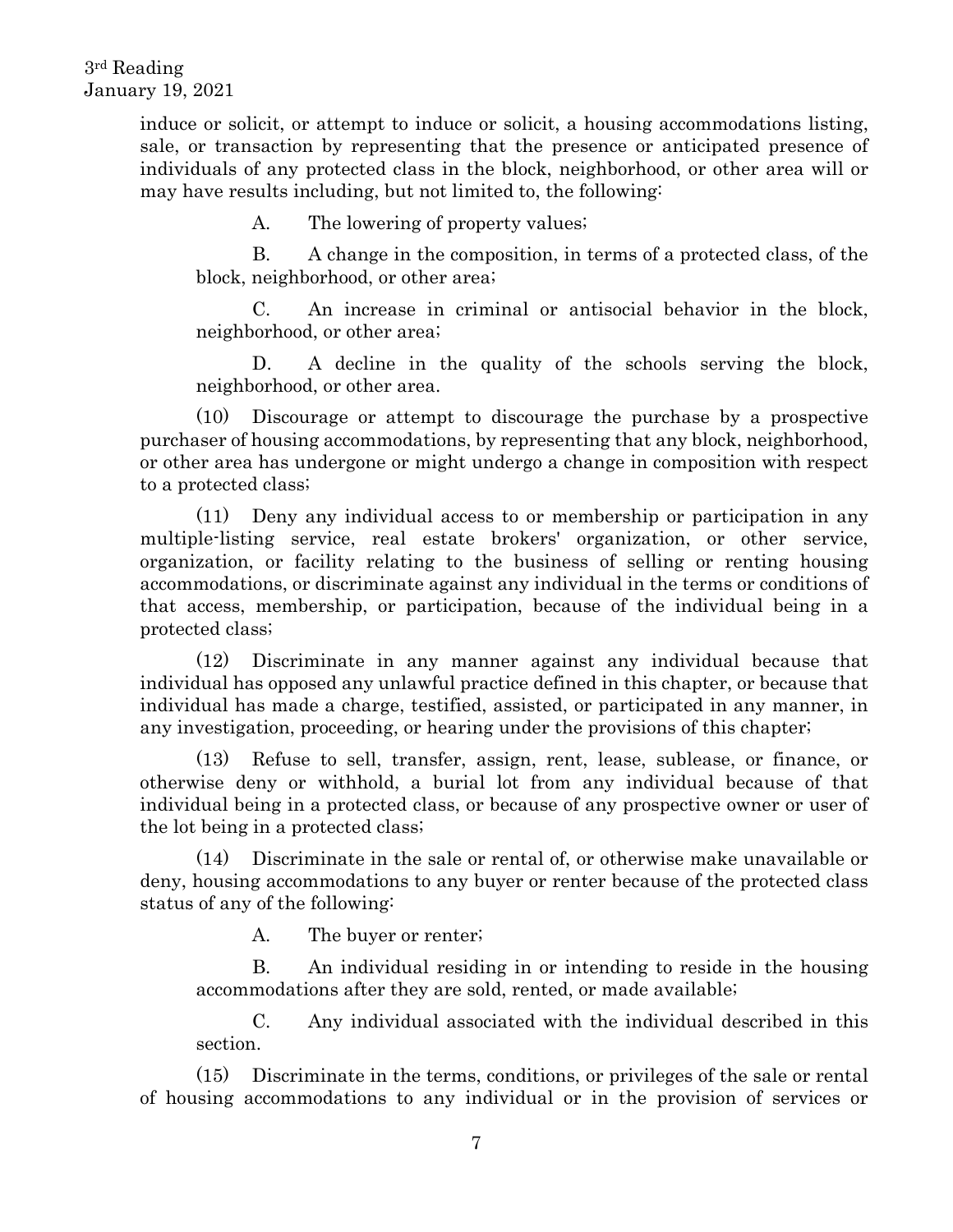facilities to any individual in connection with the housing accommodations because of the protected class status of any of the following:

A. That individual;

B. An individual residing in or intending to reside in the housing accommodations after they are sold, rented, or made available;

C. Any individual associated with the individual described in division (a) $(15)$ A. or (a) $(15)$ B. of this section.

(16) Except as otherwise provided in this section, make an inquiry of an applicant to determine the protected class status of the applicant for the sale or rental of housing accommodations, an individual residing in or intending to reside in the housing accommodations after they are sold, rented, or made available, or any individual associated with such individuals. The following inquiries may be made of all applicants for the sale or rental of housing accommodations, regardless of the applicant's protected class:

A. An inquiry into an applicant's ability to meet the requirements of ownership or tenancy;

B. An inquiry to determine whether an applicant is qualified for housing accommodations available only to individuals with disabilities or individuals with a particular type of disability;

C. An inquiry to determine whether an applicant is qualified for a priority available to individuals with disabilities or individuals with a particular type of disability;

D. An inquiry to determine whether an applicant currently uses a controlled substance in violation of R.C. § 2925.11 or a substantively comparable municipal ordinance;

E. An inquiry to determine whether an applicant at any time has been convicted of or pleaded guilty to any offense, an element of which is the illegal sale, offer to sell, cultivation, manufacture, other production, shipment, transportation, delivery, or other distribution of a controlled substance.

(17) Refuse to permit, at the expense of an individual with a disability, reasonable modifications of existing housing accommodations that are occupied or to be occupied by the individual with a disability, if the modifications may be necessary to afford the individual with a disability full enjoyment of the housing accommodations. This division does not preclude a landlord of housing accommodations that are rented or to be rented to a disabled tenant from conditioning permission for a proposed modification upon the disabled tenant's doing one or more of the following:

A. Providing a reasonable description of the proposed modification and reasonable assurances that the proposed modification will be made in a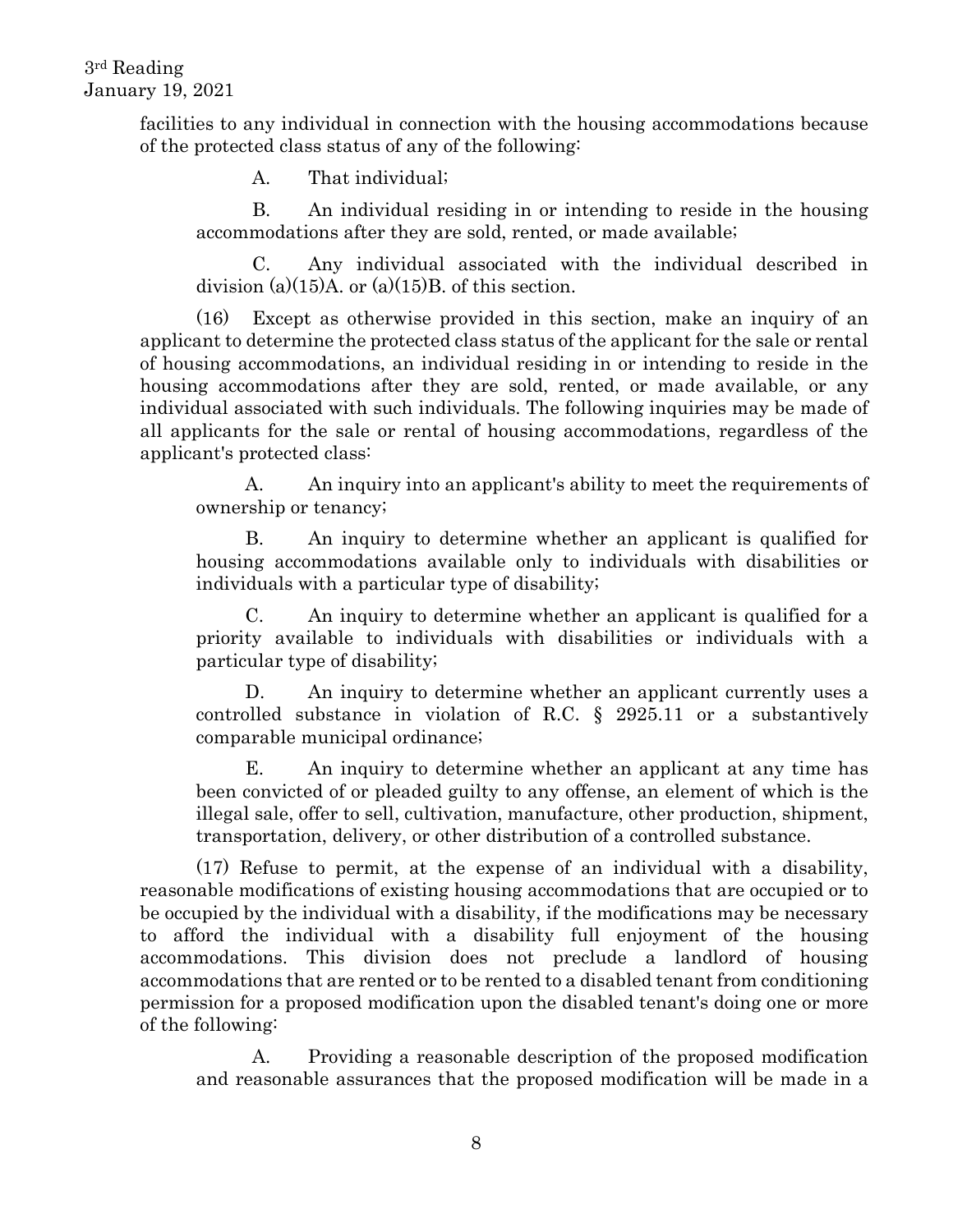workerlike manner and that any required building permits will be obtained prior to the commencement of the proposed modification;

B. Agreeing to restore at the end of the tenancy the interior of the housing accommodations to the condition they were in prior to the proposed modification, but subject to reasonable wear and tear during the period of occupancy, if it is reasonable for the landlord to condition permission for the proposed modification upon the agreement;

C. Paying into an interest-bearing escrow account that is in the landlord's name, over a reasonable period of time, a reasonable amount of money not to exceed the projected costs at the end of the tenancy of the restoration of the interior of the housing accommodations to the condition they were in prior to the proposed modification, but subject to reasonable wear and tear during the period of occupancy, if the landlord finds the account reasonably necessary to ensure the availability of funds for the restoration work. The interest earned in connection with an escrow account described in this division shall accrue to the benefit of the disabled tenant who makes payments into the account.

(18) Condition permission for a proposed modification of a dwelling unit upon a disabled tenant's payment of a security deposit that exceeds the customarily required security deposit of all tenants of the particular housing accommodations.

(19) Refuse to make reasonable accommodations in rules, policies, practices, or services when necessary to afford an individual with a disability equal opportunity to use and enjoy a dwelling unit, including associated public and common use areas;

(20) Fail to comply with the standards and rules adopted under division (A) of R.C. § 3781.111;

(21) Discriminate against any individual in the selling, brokering, or appraising of real property because of the individual being in a protected class;

(22) Fail to design and construct covered multifamily dwellings for first occupancy in accordance with the following conditions:

A. The dwellings shall have at least one building entrance on an accessible route, unless it is impractical to do so because of the terrain or unusual characteristics of the site.

B. With respect to dwellings that have a building entrance on an accessible route, all of the following apply:

1. The public use areas and common use areas of the dwellings shall be readily accessible to and usable by an individual with a disability.

2. All the doors designed to allow passage into and within all premises shall be sufficiently wide to allow passage by an individual with a disability who is in a wheelchair.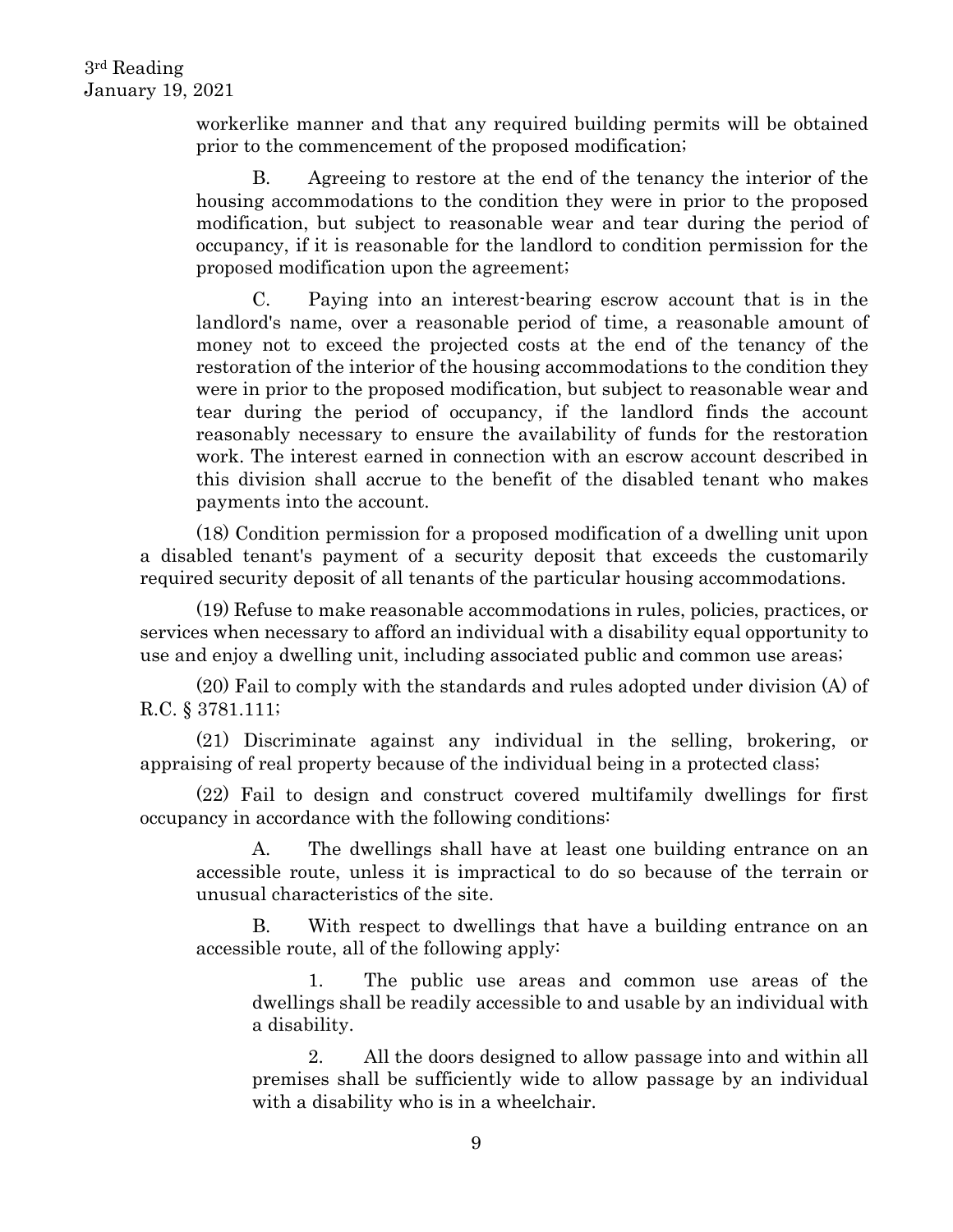3. All premises within covered multifamily dwelling units shall contain an accessible route into and through the dwelling; all light switches, electrical outlets, thermostats, and other environmental controls within such units shall be in accessible locations; the bathroom walls within such units shall contain reinforcements to allow later installation of grab bars; and the kitchens and bathrooms within such units shall be designed and constructed in a manner that enables an individual in a wheelchair to maneuver about such rooms.

(23) Refuse to rent or lease a housing accommodation, or serve a notice of termination of tenancy, commence a forcible entry and detainer action on grounds not authorized by Ohio law, or otherwise deny to or withhold from any person or persons, the rental or leasing of a housing accommodation on the basis of an income amount that fails to include any Source of Income, as such is defined in this Chapter.

(24) Refuse to rent or lease a housing accommodation, or serve a notice of termination of tenancy, commence a forcible entry and detainer action on grounds not authorized by Ohio law, or otherwise deny to or withhold from any person or persons, the rental or leasing of a housing accommodation on the basis of the landlord's expected or actual increased in administrative obligations or additional expenses incurred by the landlord due to the tenant's Source of Income, where such increased obligations or expenses including include but are not limited to inspection requirements of, or necessity to verify, participate in, or receive payment from, programs administered by any federal, state, or local government, or a nonprofit entity. Notwithstanding this prohibition, a landlord may require a tenant or prospective tenant to do the following at the tenant's expense or from some other lawful Source of Income:

A. Complete background screening inquiries or lawful criteria established prior to tenant's application and requested of all prospective tenants

B. Pass a Review review and verification of tenant's prior rental history, criminal background, credit report, and utility payment history.

C. Pay a security deposit.

D. Pay the market rental rate for a housing accommodation.

(25) Rent or lease a housing accommodation upon different terms or conditions to a tenant on the basis of the tenant's Source of Income, including but not limited to charging an additional or increased amount of security deposit, increased rental rate or fees, or limiting, restricting, or prohibiting a tenant's privileges, access to or use of common facilities or areas in a manner that is not otherwise applicable to all tenants. Nothing herein prevents a landlord from charging a different security deposit, rental rate, or fee if that difference is directly and proportionally related to physical differencest in the housing accommodations or the prospective tenant's proposed use and occupancy thereof.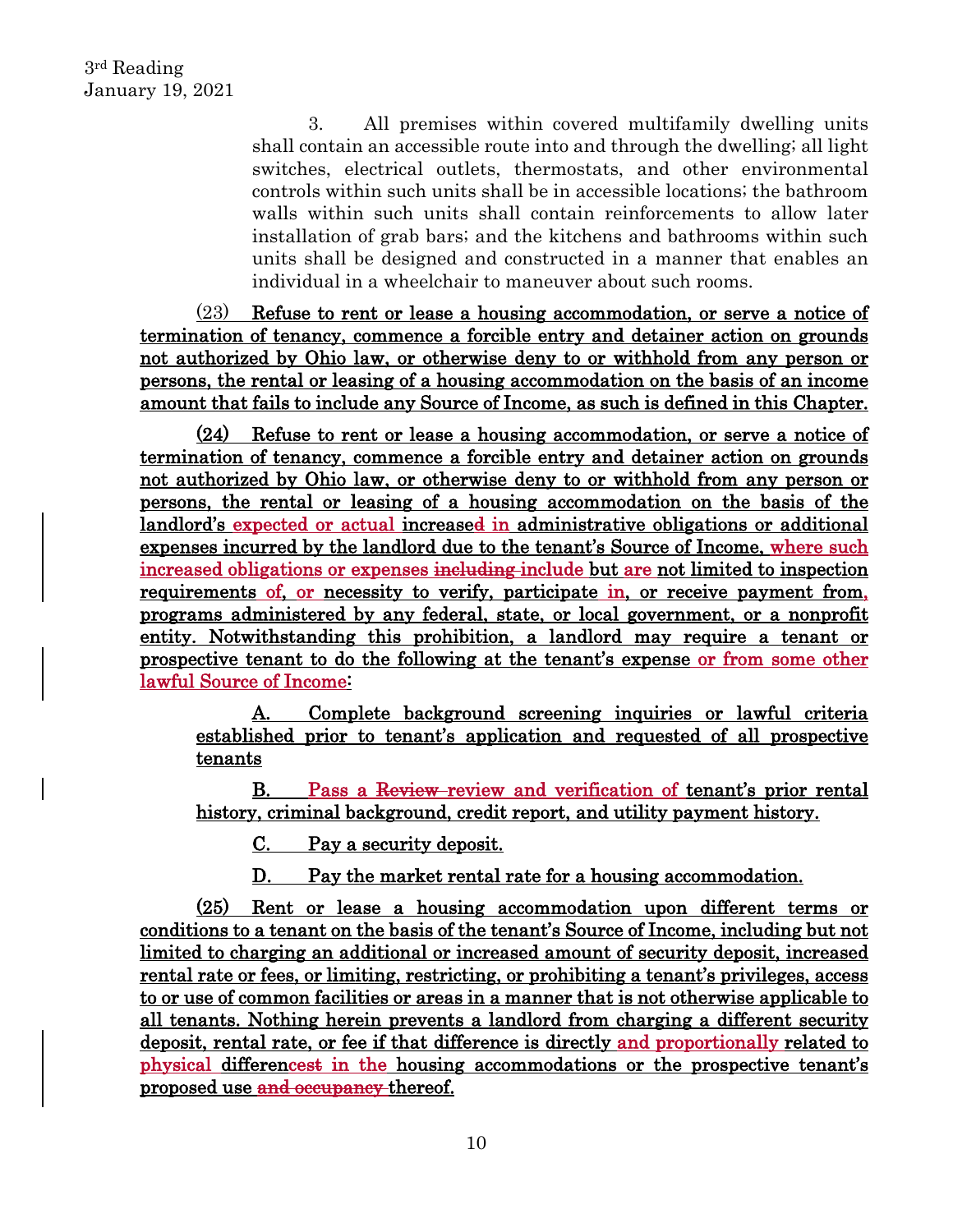# (26) Represent to any person, on the basis of an income amount that fails to include any Source of Income, as such is defined in this Chapter, that a housing accommodation is not available for inspection or rental, when such housing accommodation is in fact available for inspection or rental.

 $(27)(24)$  For any person to discriminate in any manner against any individual because that individual has opposed any unlawful discriminatory practice defined in this section or because that individual has made a charge, testified, assisted, or participated in any manner in any investigation, proceeding, or hearing under this chapter or R.C. §§ 4112.01 to 4112.07.

 $(28)(25)$  For any person to knowingly aid or abet the doing of any act declared by this section to be an unlawful discriminatory practice, to knowingly obstruct or prevent any person from complying with this chapter or any order issued under it, or to knowingly attempt directly or indirectly to commit any act declared by this section to be an unlawful discriminatory practice.

(b) Nothing in this chapter shall bar any bona fide private or fraternal organization that, incidental to its primary purpose, owns or operates lodgings for other than a commercial purpose, from limiting the rental or occupancy of the lodgings to its members or from giving preference to its members.

(c) Nothing in this chapter limits the applicability of any reasonable local, state, or Federal restrictions regarding the maximum number of occupants permitted to occupy housing accommodations.

(d) Nothing in this chapter prohibits the owners or managers of housing accommodations from implementing reasonable occupancy standards based on the number and size of sleeping areas or bedrooms and the overall size of a dwelling unit, provided that the standards are not implemented to circumvent the purposes of this chapter and are formulated, implemented, and interpreted in a manner consistent with this chapter and any applicable local, state, or Federal restrictions regarding the maximum number of occupants permitted to occupy housing accommodations.

(e) Nothing in this chapter requires that housing accommodations be made available to an individual whose tenancy would constitute a direct threat to the health or safety of other individuals or whose tenancy would result in substantial physical damage to the property of others.

(f) Nothing in this chapter pertaining to unlawful discriminatory housing practice shall be construed to apply to "housing for older persons" as defined and provided in section 42 U.S.C. 3607 (b)(2), as amended.

(g) Nothing in this chapter shall be construed to require any person selling or renting property to modify the property in any way or to exercise a higher degree of care for an individual with a disability, to relieve any individual with a disability of any obligation generally imposed on all individuals regardless of disability in a written lease, rental agreement, or contract of purchase or sale, or to forbid distinctions based on the inability to